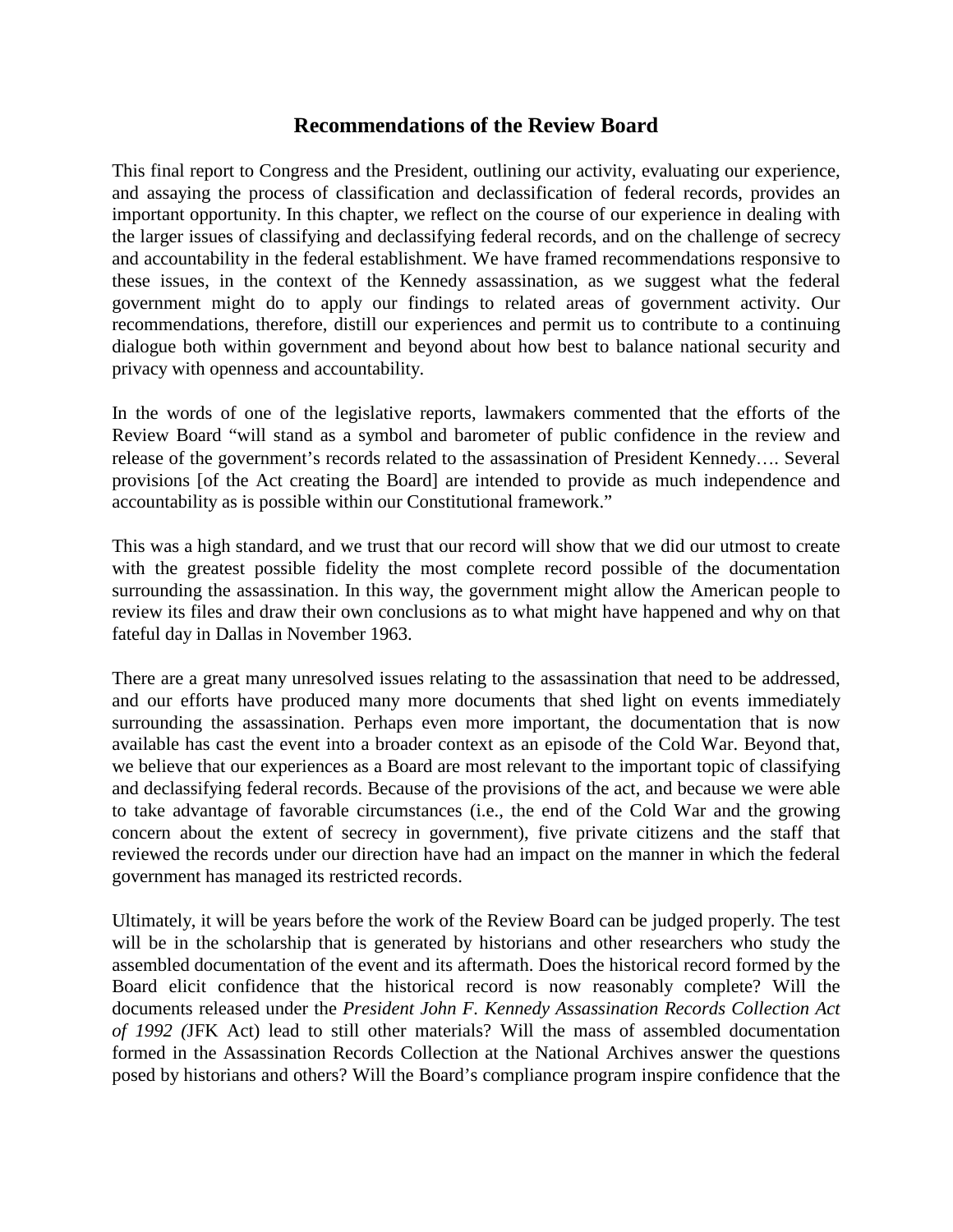agencies have produced all the relevant documentation that conforms to the Board definition of an "assassination record?"

There is no doubt that we have had a unique experience in declassifying federal records. *We were the first group of private citizens in American history to be assigned this responsibility.* Gradually, the Board review and determinations of documents, starting with our first formal vote in April 1995, developed precedents that have guided the staff in their review of documents and recommendations to the Board. The Board considered staff recommendations, often reaching decisions that reflected our commitment to the mandate of the legislation as well as our joint interest in developing the fullest possible historical record surrounding this tragic event.

At the same time, the Board determinations arising from this collaboration guided federal agency personnel who have increasingly used this information to facilitate their "consent releases" of many additional federal documents. There have been, of course, a variety of disagreements between the Review Board and the agencies, but the course of relations between the Review Board (staff and Board members alike) and the federal agencies has been characterized chiefly by growing mutual understanding and improved communication. Agency personnel have become increasingly aware that the responsible release of information can serve their interest and provide a positive use of their records. The information supplied through documents affords opportunity for evaluating agency accountability as well as demonstrating how policy mandates and Constitutional provisions were executed.

In keeping with the congressional desire that the Board's efforts might have an impact on public confidence in the federal government, the Board has sought to consult the public frequently by holding public meetings as well as by conducting hearings (in Washington, Dallas, Boston, New Orleans, and Washington). In addition, we conducted two experts' conferences for the same general purpose and undertook to depose witnesses where the documentary records were inadequate or unclear (especially in the area of medical records). The hearings proved to be especially productive, directly leading, for example, to the donation to the JFK Collection of the personal papers of Warren Commission General Counsel J. Lee Rankin, as well as the papers of William Wegman, defense attorney for Jim Garrison. The records of the Louisiana Grand Jury that indicted Garrison were also added to the Collection, after a court battle with New Orleans District Attorney Harry Connick, Sr., that went all the way to the Supreme Court. The Board also voted to make the famous Zapruder film—the ultimate assassination record—part of the Assassination Records Collection in the Archives. In addition, the Board has sought to conduct as much of its own business as possible in the open, applying to its own work the high standards that Congress set for it in releasing the records of others.

From the point at which the White House announced our respective nominations to the Review Board in the late summer of 1993 through to the end of the work of the Board, each of us has had contact with the public concerning the work of the Board. From the outset, it was apparent that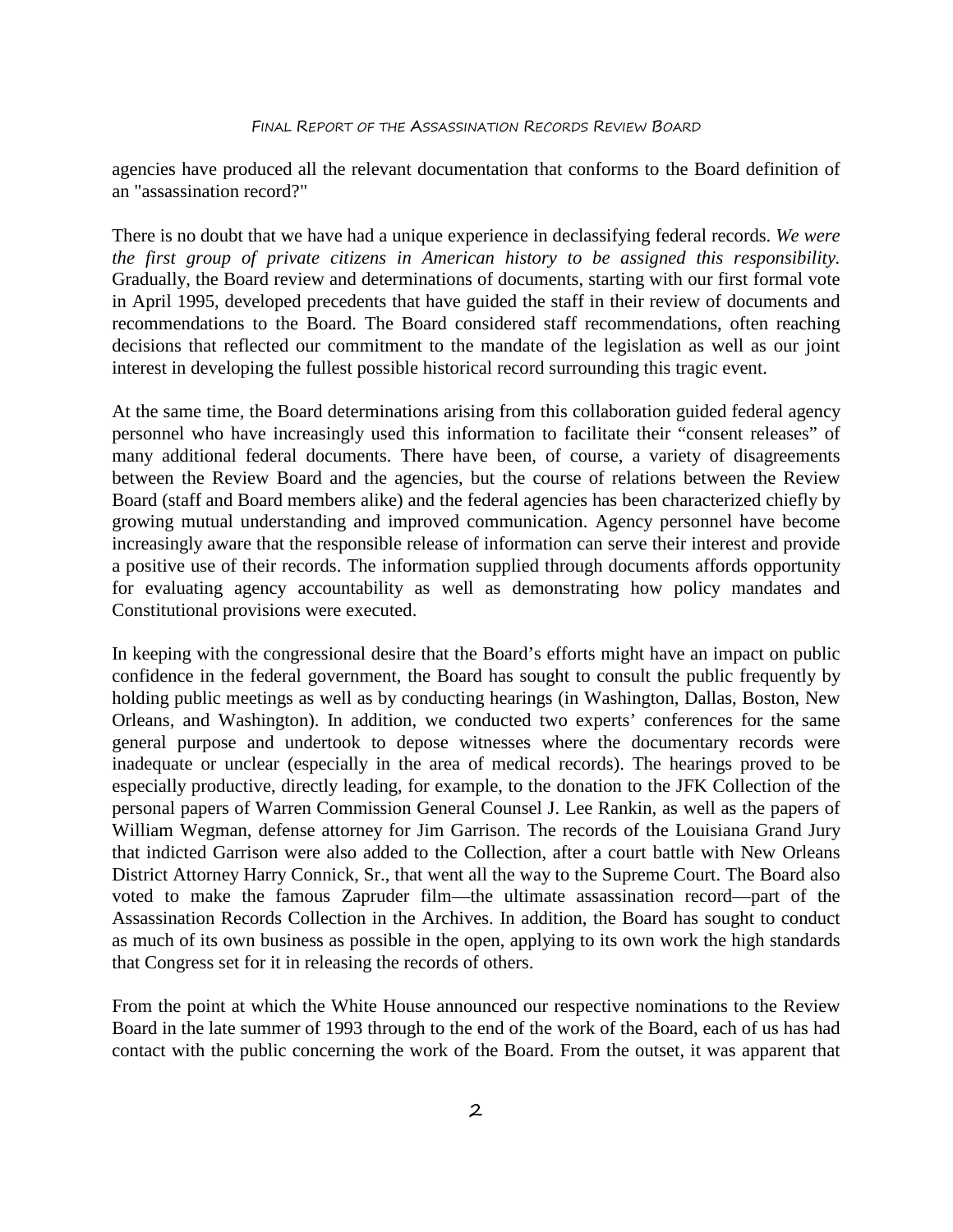#### RECOMMENDATIONS OF THE REVIEW BOARD

there was a pattern in the responses of the various groups. First, the federal agencies themselves have gradually come to the realization that release of records in itself can be an opportunity for them to create a fuller record of their activity and effort as these related to the assassination. Second, the assassination research community has had an intense interest in our work, monitoring it closely, urging us to be aggressive in our effort, and quick to call us to account for perceived shortcomings. Third, the community of professional historians initially exhibited comparatively slight interest in our work, eventually paying attention when it began to gain access to records, especially those that shed light on the Cold War context in which the assassination was so obviously enmeshed. Fourth, the general public has been responsive to our activity primarily in terms of their evaluation of the work of the Warren Commission and its successors. Older Americans, those who reached adulthood prior to the Kennedy Presidency, tend to support the conclusions of the Commission; younger Americans, especially those not born at the time, are almost universal in their disagreement with the Commission's findings. For those who fall between these age groups, the event elicits controversy.

There were critics of our effort, those who believed that the "targeted declassification" effort of the Board not only interfered with the goal of systematic declassification as directed in the most recent Executive Order on the subject (12958), but was also too expensive. It is difficult, of course, to put a price tag on the nature of the information with which we were dealing, harder still to compare one method of declassification with that of another. Indeed, any meaningful approach to declassification will be multi-faceted, with different methods adopted for different circumstances. The circumstances of the assassination of President Kennedy and the response of the federal government to it have nurtured over the years suspicion and belief that the government may have conspired in the murder of its own leader. Our effort to release documentation should enable American citizens to draw their own conclusions. In that light, the total cost of this four-year project seems entirely appropriate. We have left to posterity a historical bequest that is truly invaluable.

Beyond that, our efforts have created precedent and identified tools that future researchers might employ with good effect. We hope that those in federal service will note that, in our experience of releasing classified federal documents, the Republic has not collapsed under the weight of threats to national security, that openness is itself a good, and that careful scrutiny of government actions can strengthen agencies and the process of governance, not weaken it. Perhaps there are or will be problems that might also best lend themselves to the extraordinary attention that a Review Board with powers similar to those that we enjoyed can provide. Formation of a historical record that can augment understanding of important events is central not only to openness and accountability but to democracy itself.

Similarly, we believe that our effort represented a financial outlay that, while being significant, was also warranted by the result. We have augmented substantially the historical record by working with agencies whose records are intrinsically sensitive, not only increasing through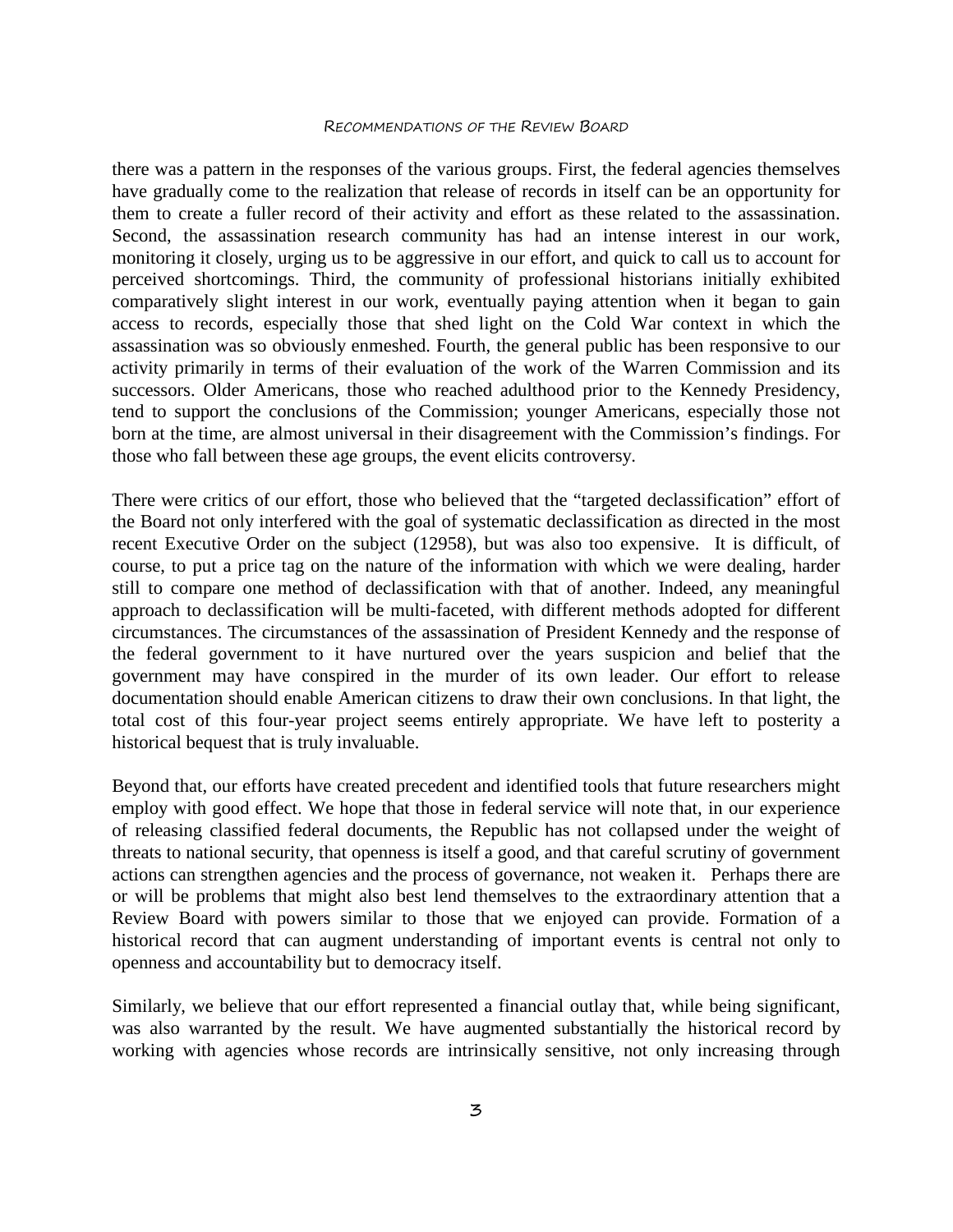### FINAL REPORT OF THE ASSASSINATION RECORDS REVIEW BOARD

exacting review the quantity of information available about the assassination, but also by providing substitute language in those cases where we voted to restrict access temporarily. The Act was designed to foster the confidence of the American people in its government by reducing the amount of secrecy concerning this event; we have worked hard to accomplish this goal, and we believe that our efforts have constituted an effective approach.

At an early stage of our work, one of our number commented that we should strive to accomplish as much as we could, to be remembered for what we attempted. Or, to paraphrase Robert Kennedy, we worked hard to insure that our reach continually exceeded our grasp. Surely, we did not always attain that standard, but we did strive to contribute to what we hope will be a continuing effort to create the best possible historical record concerning the assassination.

In fulfilling the congressional mandate, we have framed recommendations that reflect our experience and pose guidance for those who wish to capitalize on that experience to further reform the process of classification and declassification of federal documents. We recognize that our project represents but one approach to declassification, one whose activity was designed to review sensitive records concerning a controversial event. Accordingly, we recommend the following:

# **Recommendation 1:**

# **Future declassification initiatives concerning controversial events must depend on a genuinely independent body that reviews documents.**

The independence of the Board started with the juridical idea that the Review Board was in fact an independent executive agency with powers conferred on it through its enabling legislation. This independence was consequently as political as it was legal, thereby facilitating our dealing with the agencies, as did the precepts included by the Congress in the legislation. As a group of five outsiders, heretofore uninvolved in previous investigations or research concerning the assassination, but trained in historical, archival, and legal issues that are central to the records of the assassination, we collectively brought to our work a perspective framed by professional training and experience.

The JFK Assassination Records Collection Act created both by the legislation (mandating that JFK assassination records be transferred to the Archives) and the Board (charged to review everything that the agencies felt they couldn't release) led to the formation of a collection of over four million pages of records. This daunting mass of records concerning this traumatic event and featuring such sensitive records stands as testimony not only to the centrality of the assassination as an event, but it also gives witness to the problem of so many federal records being classified. An open and accountable form of governance requires that this volume of secret documentation be reduced. The independence of any group charged to declassify records is a key attribute.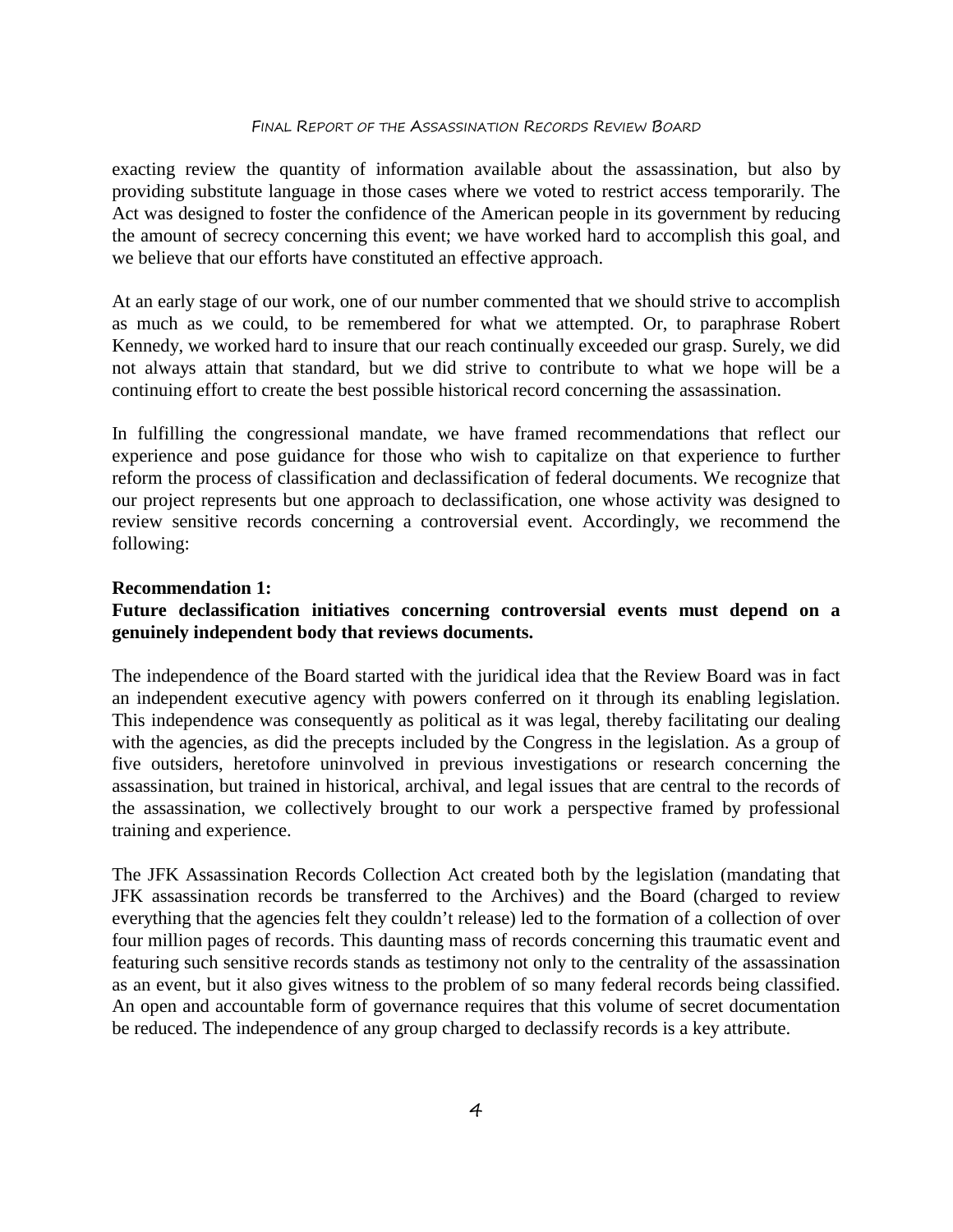### **Recommendation 2:**

# **Serious, sustained effort to declassify federal documents will require congressional legislation with clear standards of access, an enforceable review and appeals process, and a budget appropriate to implement the legislation.**

The President John F. Kennedy Assassination Records Collection Act set admirable and effective standards through its precepts of "presumption to disclosure" for releasing records and "clear and convincing evidence of harm" in restricting them. Both standards have guided the Board in its action, and we urge that these standards be rigorously applied to other efforts to declassify federal records. The discerning enumeration in the Act of criteria for sustaining restricted access creates an obligation both for the Review Board and the agencies to apply these criteria to the many situations reported in the documents. These criteria for sustaining restrictions, especially that of "clear and convincing evidence of harm," provide a very important focus and disciplined way of thinking about federal records and the information they often contain.

There were other powers conferred on the Board by the Act that were central to the exercise of our duties. The agencies could challenge our decisions only by appealing our recommendations to the President who had the "non-delegable" responsibility to decide them. This stringent provision raised our declassification activity to a threshold level that prompted the agencies to weigh the ramifications of any appeal that perforce expended valuable political capital.

These standards have been a central consideration in guiding the work of the Board. Its importance cannot be overlooked, and the pervading influence of the standards was consistently reflected in our deliberations. In balancing the public interest and privacy rights, the Board voted consistently that the precept of a "presumption to disclosure" prevailed in every case where we believed that there was salient information relative to the assassination.

Our relations with the agencies often faltered over the "clear and convincing evidence of harm" standard. This was not only a new criterion for them, but it placed the burden on them to explain why a document should remain shrouded in secrecy. This occasioned conflict and misunderstanding, especially as the agencies complained that satisfying the test entailed unwarranted expenditure of funds for which they were hard-pressed. The Board, however, insisted on adherence to the legislative provisions, and the agencies ultimately learned, in general, how to satisfy the Board's expectations.

While reviewing records, we observed that our relations with the agencies followed a remarkably similar course. Initially, we found that they sent public relations and declassification staff to participate in our meetings, to advise us of their effort in trying to fulfill the goals of the legislation, and to assure us that their policies pertaining to restricting access to federal documents were based on tried and true concepts of "national security" and " individual privacy." Essentially, we were asked to trust their judgment and to understand how these important twin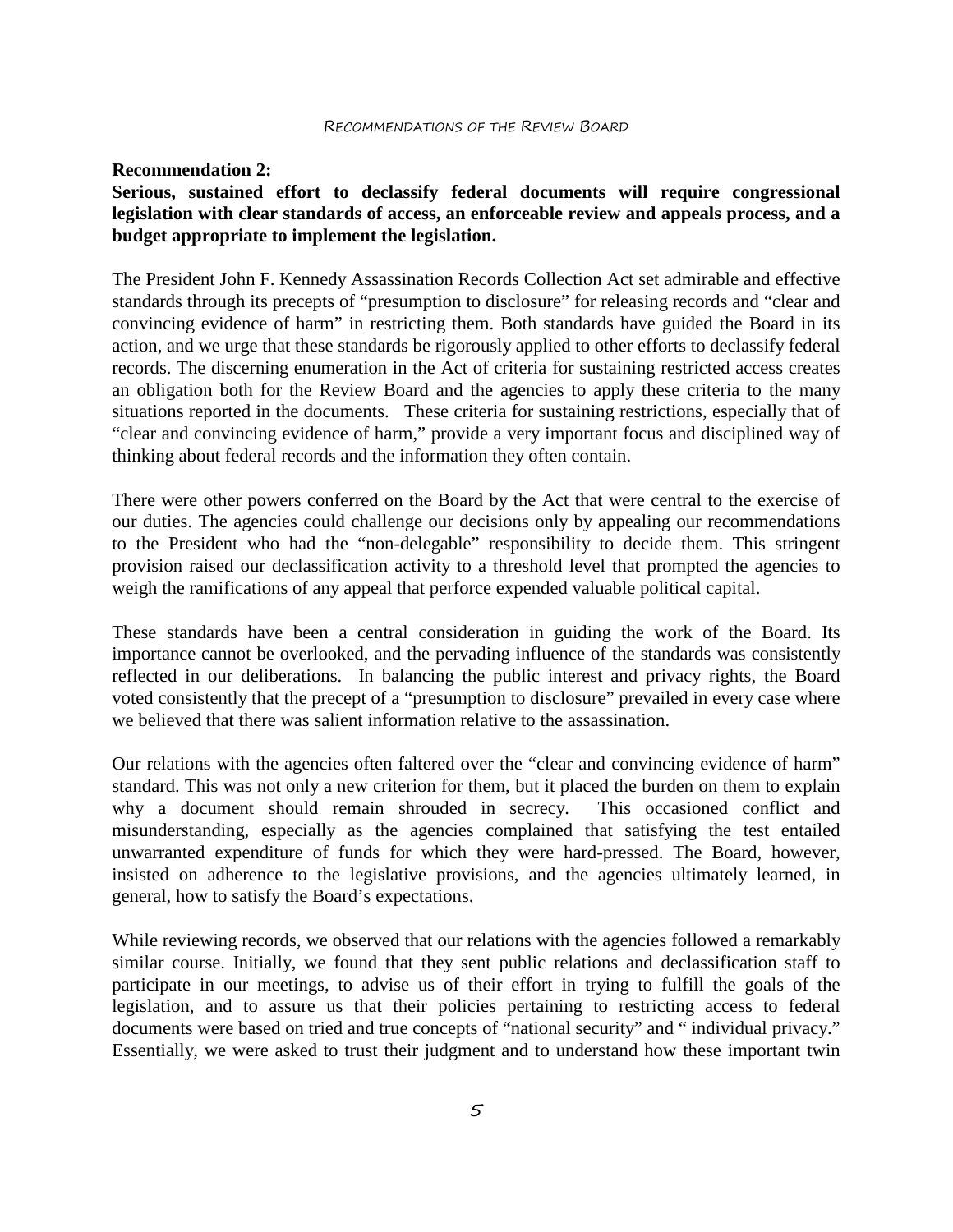concepts informed their work. It is also the case that the agencies initially approached the mandate of the Act as they would a FOIA request. They soon learned—with the prompting of Review Board staff—that the provisions of the JFK Act were different and that a change in response was necessary to meet the higher standard to sustain restricted access. As this process moved forward, the agencies invariably bringing operations personnel into the discussions.

Fortunately, the JFK Act contained specific criteria stating that the agencies had to produce "clear and convincing evidence of harm" if redactions were to be sustained. This standard is difficult to achieve for records thirty-five years old, and the agencies faced time-consuming—and expensive—procedures in order to meet that standard. Where the agencies demonstrated that agents or informants, for example, faced danger (organized crime informants living in the same city as they had back then, for example), we voted to sustain not releasing their names, but used the substitute language provision of the statute.

Moreover, the Act provided sufficient funds for the Board to hire staff to undertake its work. We were fortunate to recruit talented, loyal, and dedicated colleagues, with whom we worked to fulfill the Board's mission. Our accomplishment is, in a direct way, that of our staff, and we record our debt to them with gratitude. (Other federal declassification efforts, especially that at the Archives, badly need substantially more resources if they are successfully to accomplish their mandates.) The work of our staff shows what adequate funding can achieve.

### **Recommendation 3:**

**The Review Board "common law" of decisions, formed in the context of a "presumption of disclosure" and the "clear and convincing" evidence of harm criteria, should be applied to future declassification efforts. Perhaps parts of this "common law" might be codified to provide further guidance for declassifying federal records.**

In undertaking our work, we were, of course, guided by the legislation and its provisions. The Congressional standards of a "presumption of disclosure" in the release of documents and that of "clear and convincing evidence of harm" in sustaining restricted access were guiding beacons in the work that we did. We were aggressive in employing both standards, much to the initial discomfort of agency personnel. As the issues were confronted and the standards applied, however, the application of these principles became gradually more apparent, and the public policy wisdom reflected in these unprecedented precepts became more evident.

As stated earlier, Congress wished the Board to become through its activity a symbol and barometer of public confidence in the review and release of the government's records related to the assassination of President Kennedy. This release was designed to enhance openness and accountability in the federal government, especially since previous behavior had contradicted those qualities. At the outset, we made slow progress in resolving these matters.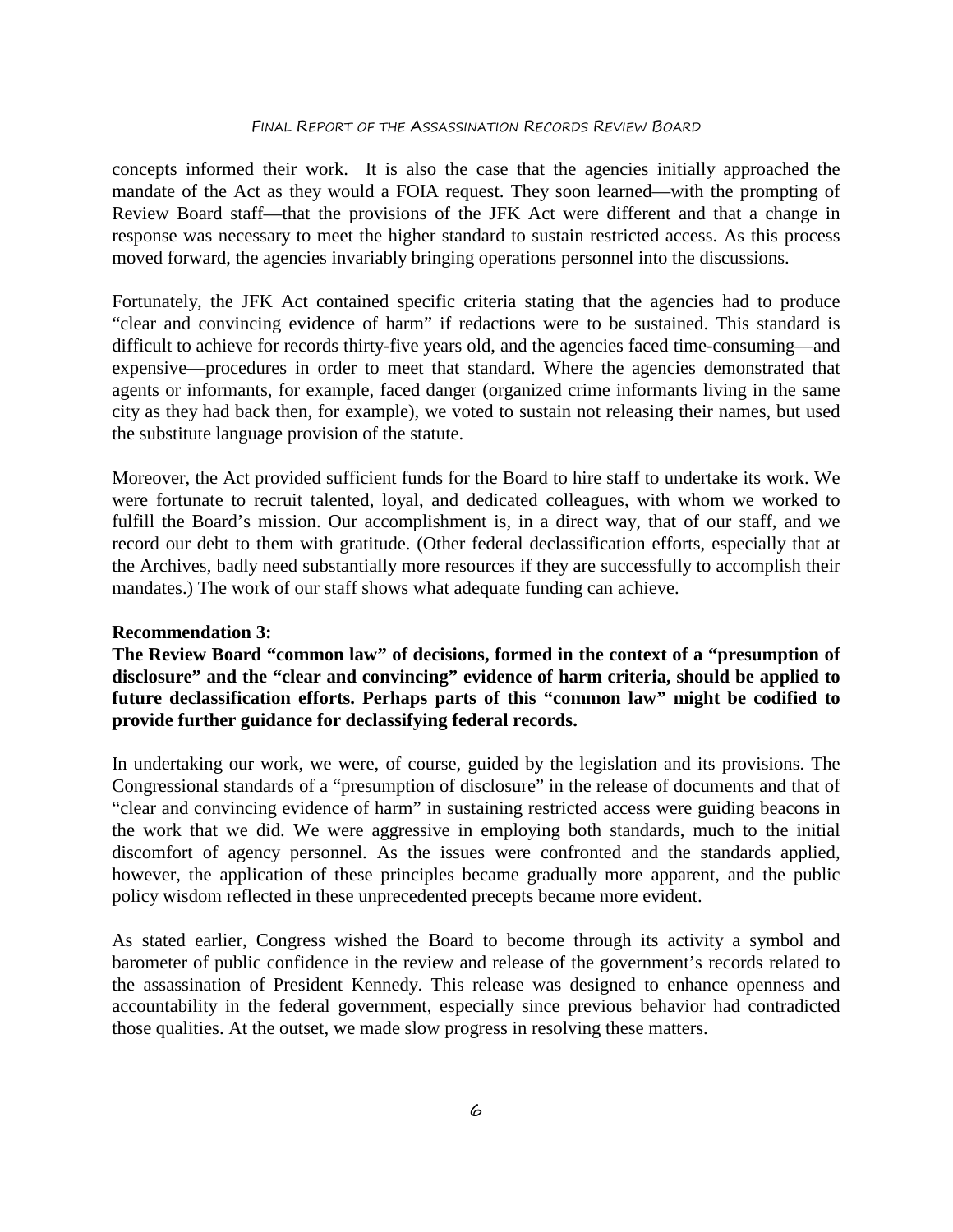### RECOMMENDATIONS OF THE REVIEW BOARD

Our approach was to discuss the records in seminar-like sessions, working to frame guidance by which our staff might then process records and relay our guidance to the agency staff with whom they were working. The experience of the Board in undertaking its legislative mandate was initially complicated by some disagreement as Board members sought first to understand the documents and then to find ways to reach common ground on issues such as privacy and liaison relationships, especially in documents that outlined relations between the U. S. government and its allies. Board members engaged in some spirited discussion as we struggled to frame an approach to records containing these and other attributes. But the differences among Board members ultimately proved to concern tone and emphasis more than substance. In time, the body of decision-making began to grow, and with it a kind of "common law." When there were disagreements between the Review Board and agency staff, we conducted meetings designed to identify common ground. Initial wariness and some misunderstanding gradually yielded to more trusting and productive effort to process records.

In the course of our work, it became apparent that there were a great many documents that shared common characteristics. The names of agents and informants, crypts, digraphs, the location of CIA stations abroad, and other numerical data used to identify documents, recurred constantly in the documents that we reviewed, and helped form the Review Board "common law" about how to treat redacted information in federal documents. As the effort to release federal documents presses forward on other fronts, we believe that there are common ways of handling these categories of information, so that similar substitute language may be provided, and there might also be consensus concerning how long the information needs to be restricted. Handling restricted documents by adopting common substitute language as appropriate will also enhance the efficiency of the review, lowering unit costs for processing documents in the process.

Codification of this nature would seem to allow restricted access to some of this information, and yet still indicate to researchers and other citizens what kind of identifying information had been withheld and for how long. The idea of substitute language for critical pieces of redacted information, together with less sweeping and more discerning application of what is to be withheld, offers a promising way of limiting the volume of restricted information in federal documents.

# **Recommendation 4:**

# **Future declassification efforts should recognize the shortcomings of the JFK Act and work to avoid them.**

If the legislation passed by Congress represented a milestone in articulating useful principles by which to review classified records, there were also shortcomings in the Act that we present here in order to guide future declassification efforts of controversial events: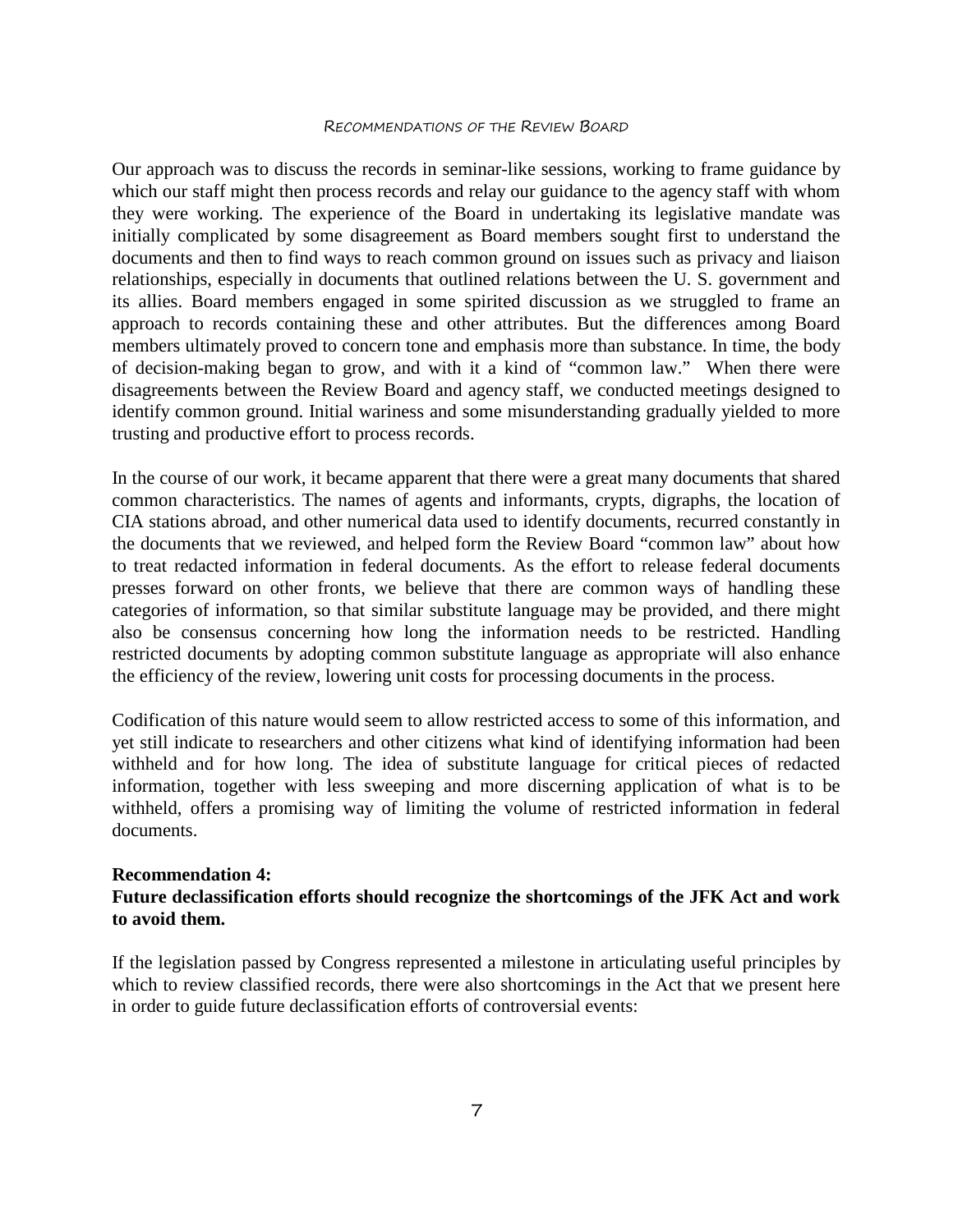#### FINAL REPORT OF THE ASSASSINATION RECORDS REVIEW BOARD

the timetable laid out for us to accomplish our work was overly optimistic and required us to play "catch up" even before we started;

the provision that we could not hire those who were currently working for the government seemed unduly restrictive, and obliged us to undertake costly and time-consuming security checks for each of our employees (for whom security clearances were, of course, central to their work with classified documents);

there is uncertainty in the Act about the status of openings that will occur after expiration of the statute, and whether any further appeals by agencies might be permitted, and, if so, who would represent the interest of openness;

the sunset provision in our legislation undermined the careful review and disposition of records that the Congress sought. We lost critical staff in the final phases of our activities because they had to seek job security for themselves and their families. Moreover, a government entity, such as the President's Foreign Intelligence Advisory Board (PFIAB), which was not inclined to cooperate with us, could simply try to wait us out. A more open-ended provision, in which the Board, supervised by its Congressional Oversight Committee and the Office of Management and Budget, would declare its progress, but not set a termination date until there was agreement that the successful completion of our mandate was about to be successfully realized, would seem a desirable outcome;

if there were some mechanism, perhaps some type of preferred status in the Office of Personnel Management, by which staff might be assisted in their efforts to find other jobs, that, too, would be welcome. Anything that could facilitate the job security of staff working in term appointments obviously would enable them to stay focused on the work at hand, not worrying over their future job security.

We submit that future legislation concerning the opening of restricted federal records should review carefully these provisions and take steps to insure that those problems are satisfactorily resolved.

### **Recommendation 5:**

**The problem of referrals for "third party equities" (classified information of one agency appearing in a document of another) must be addressed in future declassification activities by convening representatives of all agencies with interests in selected groups of important documents, and referring information to one another all at once. A second, complementary approach establishes uniform substitute language as a means of dealing with certain categories of recurring sensitive equities.**

The practice of extensive classification of government documents has created a jungle of secrecy in which agencies are protective of one another's prerogatives, meticulously referring records to the originating agency in all cases. The frequency of this occurrence has had a substantial impact on the rate and pace of release of such information. It is not surprising that such information, especially among law enforcement and intelligence agencies, is shared extensively. One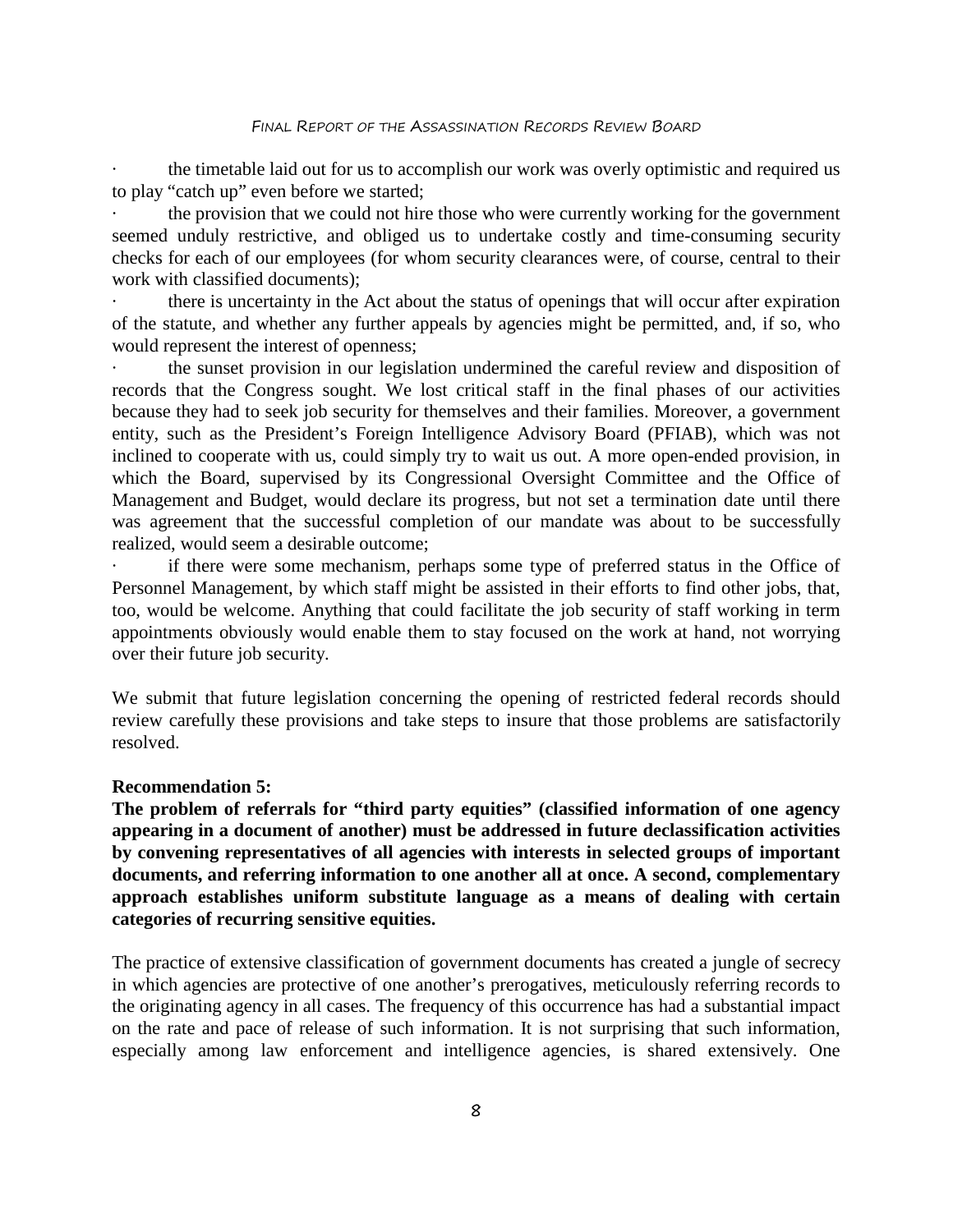consequence of this sharing is that one agency's restricted information is often found in another's files. When this occurs, the agency creating the information must agree to its release by another agency. Such equities are expensive to search and release.

The Review Board staff developed an effective means of mitigating these referrals by convening on occasion (as occurred at the Kennedy Library with documents relating to Cuba) representatives of agencies with interests in the documents so that a group of documents might be collectively declassified at once, with representatives there to sign off on the specific interests associated with each agency. A second means of easing this problem might be to develop a uniform means (perhaps through substitute language that could be agreed to beforehand) of dealing with certain recurring categories of sensitive information.

# **Recommendation 6:**

**Future declassification efforts, particularly those entailing a search for records, should incorporate a compliance program as an effective means of eliciting full cooperation in the search for records.** 

The Review Board compliance program was established to ensure that all federal agencies holding assassination records would warrant under oath that every reasonable effort had been made to identify assassination records, following the definition of records as set by the Board and published in the *Federal Register*, and that such records had been made available for review by the Board. Throughout our work, we have been concerned that critical records might have been withheld from our scrutiny and that we have not secured all that was "out there." It is all too easy to imagine that agencies and agency personnel not inclined to cooperate might simply have waited us out, using our sunset provision against us by waiting for it to take effect, thereby ending the need to cooperate at all since we would no longer exist.

Our solution to this concern was to develop a compliance program whereby each agency had to designate a "compliance officer" to warrant, under oath and pain of perjury, that records had been diligently searched for and turned over to the Board for review and/or release to the National Archives. This program entails a detailed review (overseen by Review Board staff) of the effort undertaken by each agency in pursuit of such records and constitutes a record to guide future researchers in terms of what assassination records were actually uncovered. The program is also intended to be forward-looking, so that the agencies will continue to follow the provisions of the Act after the Board passes out of existence.

### **Recommendation 7:**

**To ensure that the provisions of the JFK Act are exercised after the Review Board passes out of existence, it is essential that** *the National Archives have:* 

**· the authority and means to continue to implement Board decisions,**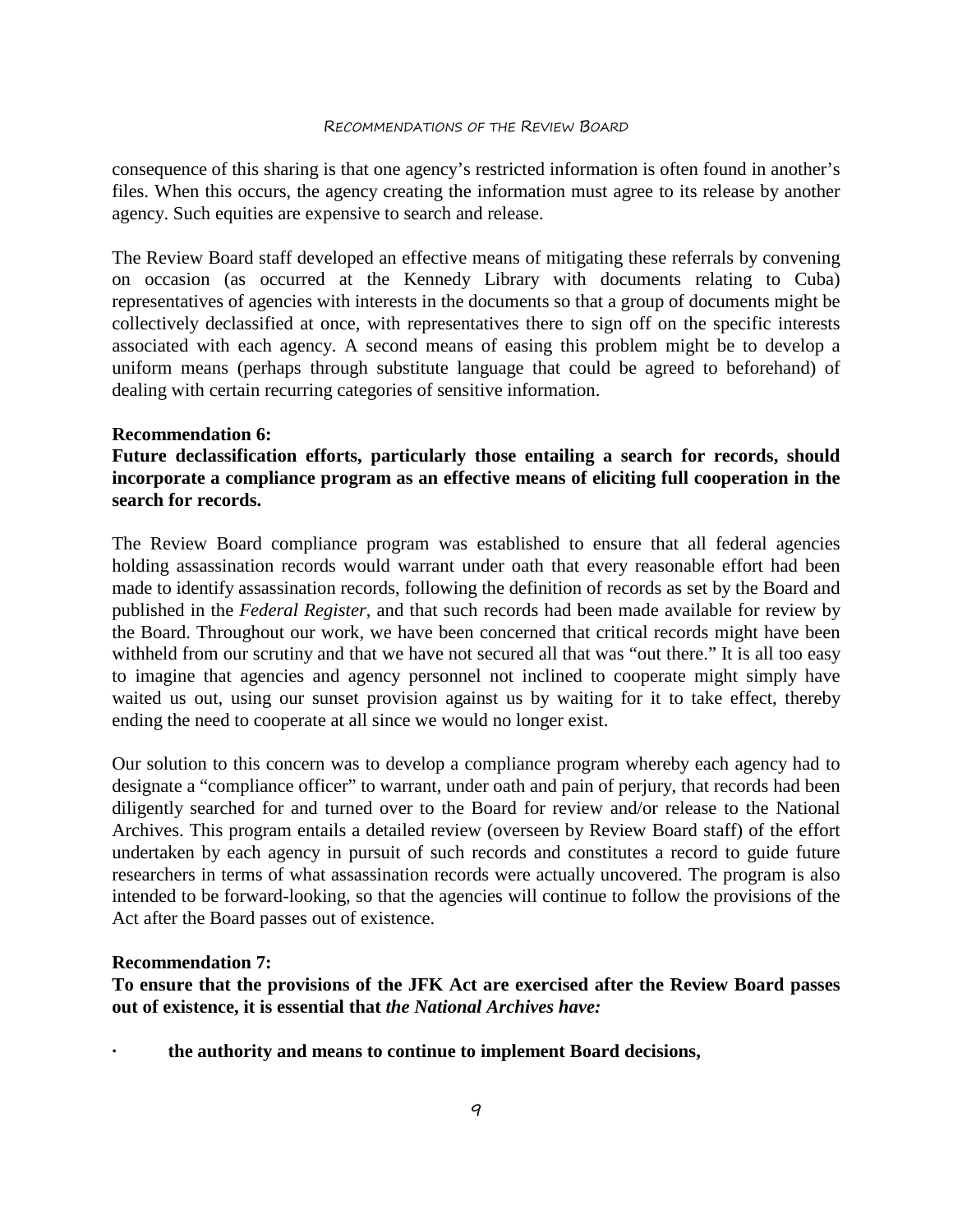**· an appeals procedure that puts the burden for preventing access on the agencies, and that** 

**· the professional and public interest warrants the creation of joint oversight group (composed of representatives of the four organizations that originally nominated individuals to serve on the Review Board ) to facilitate the continuing execution of the provisions of the JFK Act.**

The creation of the President John F. Kennedy Assassination Records Collection at the National Archives has created a large collection undergoing intense use by researchers. Having created this national research resource, Congress should ensure that the National Archives receives the additional resources necessary to manage this collection responsibly, and that it is also be given the authority to administer the provisions of the original act as passed by Congress. We recommend that a Memorandum of Understanding be negotiated among the National Archives, the FBI, and the CIA that would establish a common agreement on how to resolve some of the issues concerning the extensive assassination records of these two agencies, especially insofar as additional records will still be coming to the Archives and additional releases of documents are scheduled to take place after the dissolution of the Review Board. The formation of liaison group composed of individuals from the professional organizations that originally nominated members for the Review Board to oversee implementation of the provisions of the JFK Act would ensure the continuing representation of the public interest by those trained to understand the historical, archival, and legal issues that inhere in these records.

### **Recommendation 8:**

**The Review Board model could be applied in certain extraordinary circumstances (such as, for example, the U.S. entry into World War II or perhaps in the war in Vietnam) where continuing controversy concerning government actions has been most acute and where an aggressive effort to release all "reasonably related" federal records would serve usefully to enhance historical understanding of the event.**

The public stake in creating a mechanism such as the Review Board to inform American citizens of the details of some of the most controversial events in American history is clear. Moreover, the release of documents enables citizens to form their own views of events, to evaluate the actions of elected and appointed officials, and to hold them to account. There will not be a large number of such events, but there must be procedures grounded in experience that might be used to uncover the truth when these events, tragic as most of them are, occur. The provisions of the JFK Act have fostered the release of such documents, and the Board's experience demonstrates that similar legislation (especially with some of the remedies discussed above) would be successful in the future.

# **Recommendation 9:**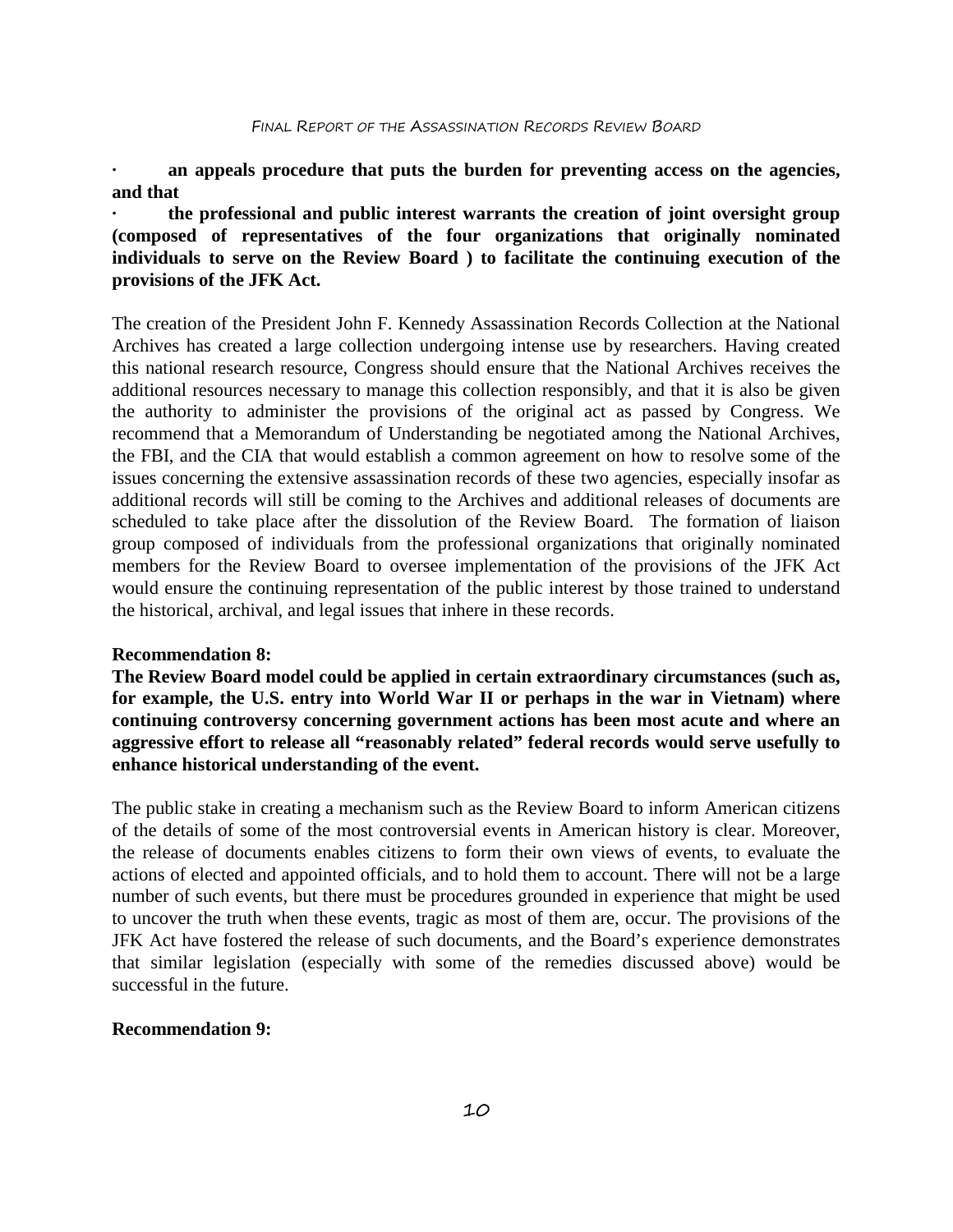#### RECOMMENDATIONS OF THE REVIEW BOARD

**Both the Freedom of Information Act (FOIA) and Executive Order 12958 should be strengthened, the former to narrow the categories of information automatically excluded from disclosure, the latter to add "independent oversight" to the process of "review" when agency heads decide that records in their units should be excluded from release. In addition, declassification efforts must be guided by a resolve to limit the period of time for which records might be classified, and, in both cases, substitute language must be used for all restrictions.**

Despite the sound public policy goals encompassed in both the Freedom of Information Act (FOIA) and the most recent Executive Order (12958), both of these measures fall short of their goal, as witnessed by the inability of researchers to use these measures to release assassination records. The categories of exclusion are far too broad in the case of FOIA to constitute a meaningful program of opening restricted federal records, and the succession of Executive Orders issued since the FOIA legislation more than twenty years ago reflects the same problem. The most recent Executive Order also fails by not creating for the federal agencies an "oversight" procedure to ensure that the decisions concerning access to agency records made by that agency's head will be independently reviewed. The mandate to release must become internalized in the agencies and penalties for secrecy must rival in consequence those for unauthorized release of national security information.

The mandate of the Review Board, underscored by powers conferred in its legislation and further aided by an adequate appropriation, exceeds what the FOIA legislation and Executive Orders can accomplish because the Review Board has the authority and resources to both review and release. Proponents of the Freedom of Information Act and declassification via Executive Order would benefit from consulting the JFK Act to identify how best to augment the resources and authority of those measures.

# **Recommendation 10:**

**A federal classification policy that substantially:** 

*limits* the number of those in government who can actually classify federal **documents,** 

- *· restricts* **the number of categories by which documents might be classified,**
- *· reduces* **the time period for which the document(s) might be classified, and**

*increases* the resources available to the agencies and NARA for declassifying federal **records is what is needed. Moreover, the most effective means of declassifying already restricted documents is the systematic declassification program mandated in the most recent Executive Order, though it surely needs far more resources and enforceable sanctions to be a truly successful effort.**